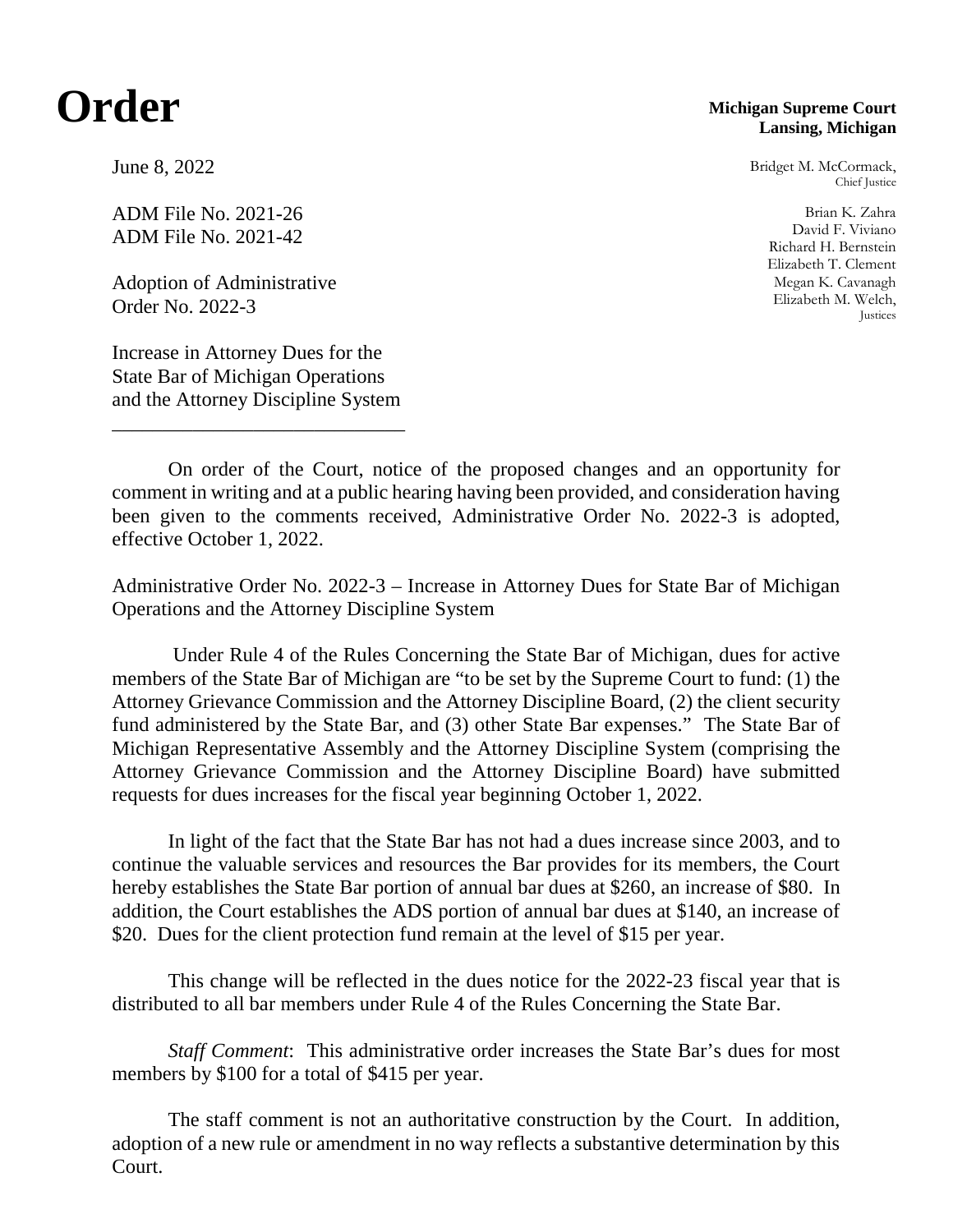WELCH, J. (*concurring*). I write to explain my reasons for supporting the State Bar of Michigan (SBM) dues increase approved by this Court. While Justice VIVIANO's statement posits that the lack of a dues increase for 18 years supports the notion of a more gradual increase, that result would punish the SBM for being an excellent steward of its resources. I suspect it is a rarity that a membership organization has maintained the same dues level for 18 years. The SBM provides excellent resources for its members. These include free access to online research, an ethics hotline, a lawyer referral service, and the Lawyers & Judges Assistance Program. The SBM is continually exploring new offerings to benefit its membership and the public. And, like all organizations, the SBM is affected by inflationary pressure and increased overall costs to provide necessary services to its member attorneys. Although Justice VIVIANO suggests that today's dues increase will be burdensome for solo practitioners and attorneys at small firms, many solo and small-firm attorneys testified during our public hearing about the benefit the SBM provides them, making repeated reference to the online journal, ethics hotline, and the lawyer referral program. While larger firms have in-house resources to support their attorneys, solo attorneys and small firms can rely upon the SBM to assist them with ethics concerns. The SBM has historically used a long-term budgeting process. In keeping with this practice, the SBM projects that this increase will allow it to sustain current programming and plan for future programming through at least fiscal year 2030–2031. It also bears noting that this dues increase will not bring Michigan out of step with other state bar dues rates. According to data from the American Bar Association's 2021 State and Local Bar Benchmarks Survey, Michigan was ranked thirty-first among the 50 states and Washington, D.C., for licensing costs. This dues increase would bring Michigan to the twenty-first slot, still within the middle tier nationwide, with this ranking expected to fall as other states raise their own bar dues. For these reasons, I join the majority in supporting the approved increase in dues.

## ZAHRA, J. (*concurring in part and dissenting in part*).

I agree with the \$20 increase in the portion of bar dues dedicated to the Attorney Discipline System, but I do not believe that the Court should increase the portion of the dues dedicated to the State Bar of Michigan by \$80 at this time. Given the current state of the economy, including the high inflation rates, I would increase the State Bar's dues for the 2022-2023 fiscal year by only \$50, which is the amount required for it to maintain its existent operational expenses. I would subsequently increase the State Bar's dues by \$10 for each of the next three years, reaching the requested \$80 dues increase by the 2025-2026 fiscal year. This more gradual increase in dues should be sufficient to adequately fund the State Bar, while partially easing the sting of the significant dues increase for its members.

## VIVIANO, J. (*concurring in part and dissenting in part*).

The Court today increases the annual bar dues that Michigan attorneys must pay by \$100, a 32% increase. I agree with the \$20 increase dedicated to the Attorney Discipline